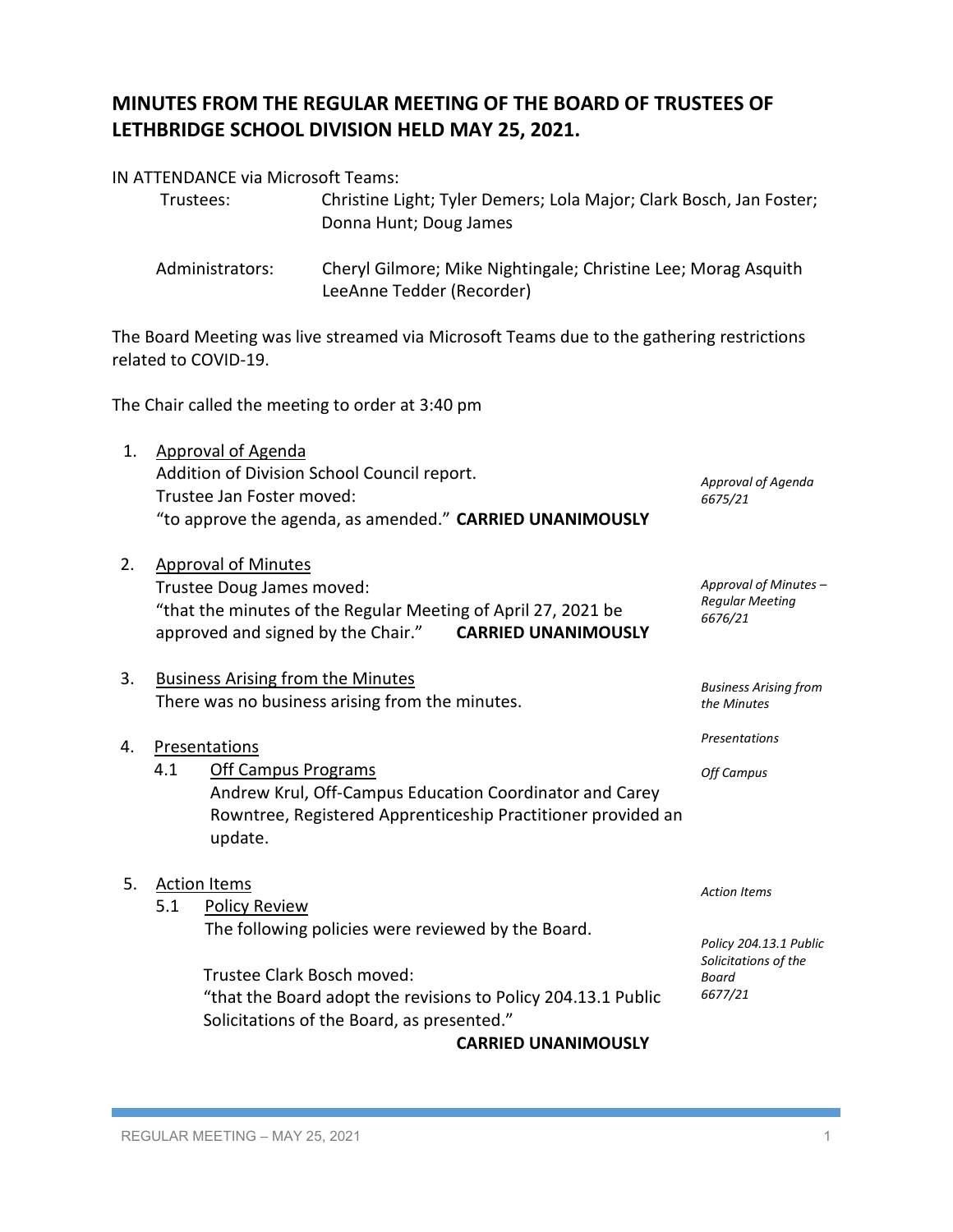Trustee Clark Bosch moved: "that the Board adopt the revisions to Policy 205.1 Trustee Compensation, as presented." **CARRIED UNANIMOUSLY**

Trustee Clark Bosch moved: "that the Board to adopt the revisions to Policy 206.1 Trustee Training and Development, as presented."

#### **CARRIED UNANIMOUSLY**

Trustee Clark Bosch moved: "that the Board to adopt the revisions to Policy 301.1 Superintendent of Schools Roles and Responsibilities, as presented." **CARRIED UNANIMOUSLY**

Trustee Tyler Demers moved: "that the Board table Policy 301.3 Evaluation Process for the Superintendent." **CARRIED UNANIMOUSLY**

Trustee Clark Bosch moved: "that the Board adopt the revisions to Policy 302.2 Secretary-Treasurer, as presented." **CARRIED UNANIMOUSLY**

Trustee Clark Bosch moved:

"that the Board adopt the revisions to Policy 601.1 School Assurance Plan and Annual Assurance Results Report, as presented." **CARRIED UNANIMOUSLY**

Trustee Clark Bosch moved: "that the Board remove Policy 606.5 Educating Students at Home." **CARRIED UNANIMOUSLY**

Trustee Clark Bosch moved: "that the Board adopt revisions to Policy 502.1 Appendix A Student Code of Conduct, as amended."

### **CARRIED UNANIMOUSLY**

5.2 Authorization of Locally Developed Courses Alberta Education requires that all locally developed senior high courses be authorized for use by the Board of Trustees.

Trustee Doug James moved: "that the Board of Trustees approve the use of LDC1515 Competencies in Math 15-5 for 5 credits newly acquired from the Red Deer School Division from September 1, 2021 to

*Policy 205.1 Trustee Compensation 6678/21*

*Policy 206.1 Trustee Training and Development 6679/21*

*Policy 301.1 Superintendent of Schools Roles and Responsibilities 6680/21*

*Policy 301.3 Evaluation Process for the Superintendent tabled 6681/21*

*Policy 302.2 Secretary-Treasurer 6682/21*

*Policy 601.1 School Assurance Plan 6683/21*

*Policy 606.5 Educating Students at Home 6684/21*

*Policy 502.1 Appendix A Student Code of Conduct 6685/21*

*Locally Developed Courses*

*Competencies in Math 15-5 6686/21*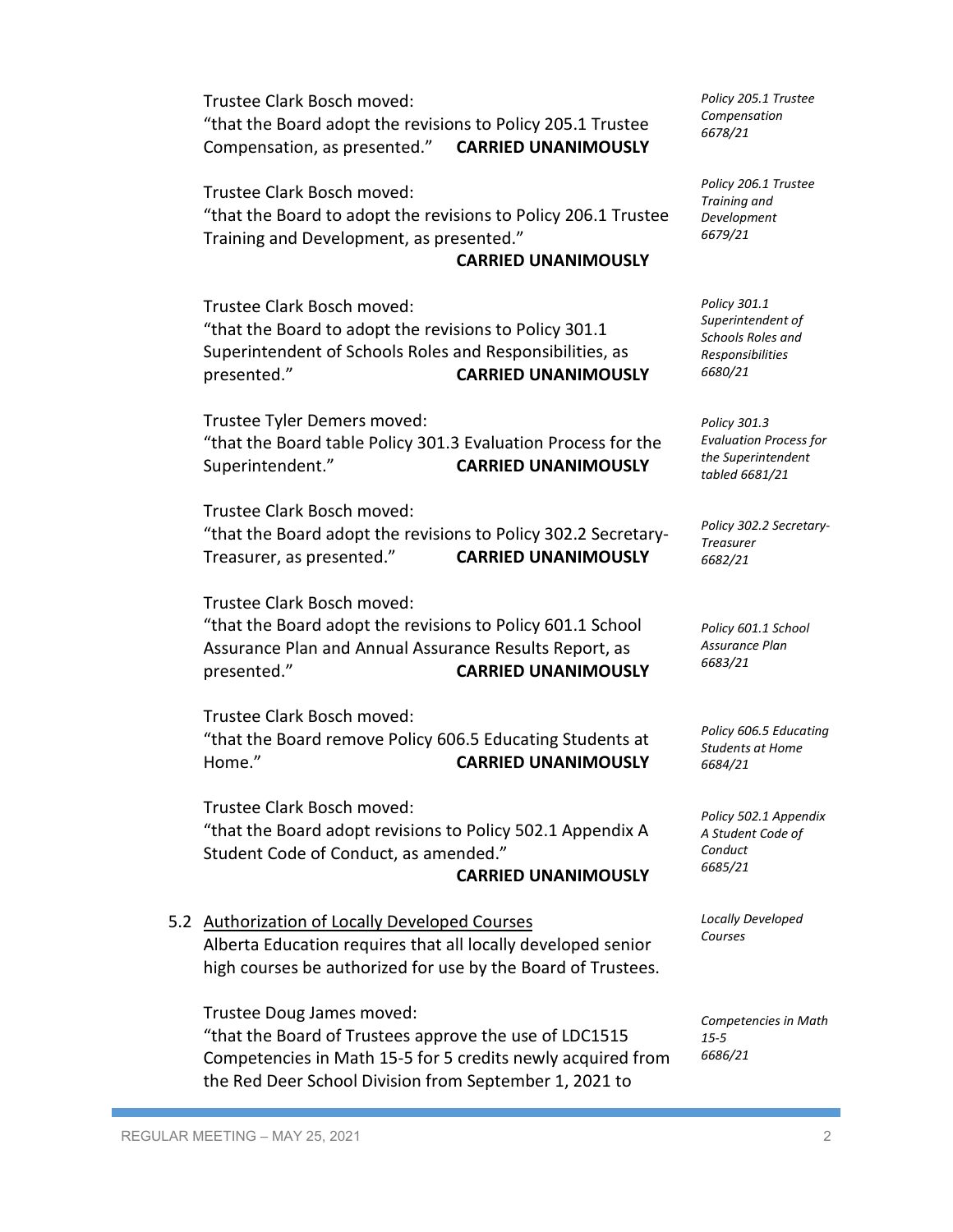| "that the Board of Trustees approve the continued use of<br>Directing 25 and 35 (LDC2468, LDC3468) for 5 credits until<br>August 31, 2024 for use in all Division high schools."<br><b>CARRIED UNANIMOUSLY</b>                                           | Directing 25 and 3<br>6689/21                                                 |
|----------------------------------------------------------------------------------------------------------------------------------------------------------------------------------------------------------------------------------------------------------|-------------------------------------------------------------------------------|
| Trustee Doug James moved:<br>"that the Board of Trustees approve the continued use of ESL<br>Expository English 15 and 25 (LDC1513, LDC2513) for 5 credits<br>until August 31, 2024 for use in all Division high schools."<br><b>CARRIED UNANIMOUSLY</b> | <b>Expository English</b><br>and 25<br>6690/21                                |
| Trustee Doug James moved:<br>"that the Board of Trustees approve the continued use of ESL<br>Intro to Math 15 (LDC1350) for 5 credits until August 31, 2024<br>for use in all Division high schools."                                                    | <b>ESL Intro to Math</b><br>6691/21                                           |
| <b>CARRIED UNANIMOUSLY</b>                                                                                                                                                                                                                               |                                                                               |
| Trustee Doug James moved:<br>"that the Board of Trustees approve the continued use of<br>Reading 15 and 25 (LDC1148, LDC2148) for 3 and 5 credits until<br>August 31, 2024 for use in all Division high schools."<br><b>CARRIED UNANIMOUSLY</b>          | Reading 15 and 25<br>6692/21                                                  |
| Trustee Doug James moved:<br>"that the Board of Trustees approve the continued use of<br>Academic Achievement through English Language<br>Development 15, 25, and 35 (LDC1149, LDC2149, LDC3149) for                                                     | Academic<br>Achievement thro<br>English Language<br>Development 15,<br>and 35 |
|                                                                                                                                                                                                                                                          |                                                                               |

Trustee Doug James moved: "that the Board of Trustees approve the continued use of Dance Performance 15, 25, and 35 (LDC1299, LDC2299, LDC3299) for 3 and 5 credits until August 31, 2024 for use in all Division high schools." **CARRIED UNANIMOUSLY**

# **CARRIED UNANIMOUSLY**

"that the Board of Trustees approve the use of LDC3203 Biology (Advanced) (2020) 35-3 in place of expiring LDC3219 Biology 35-3 (AP) from September 1, 2021 to August 31, 2024 to provide continuance of program offerings to students."

*Biology (Advanced) (2020) 35-3 6687/21*

*Dance Performance 15, 25, and 35 6688/21*

*Directing 25 and 35*

*Expository English 15* 

*ESL Intro to Math 15* 

*Achievement through English Language Development 15, 25,* 

# August 31, 2025 to enhance program offerings to students." **CARRIED UNANIMOUSLY**

Trustee Doug James moved:

Trustee Doug James moved: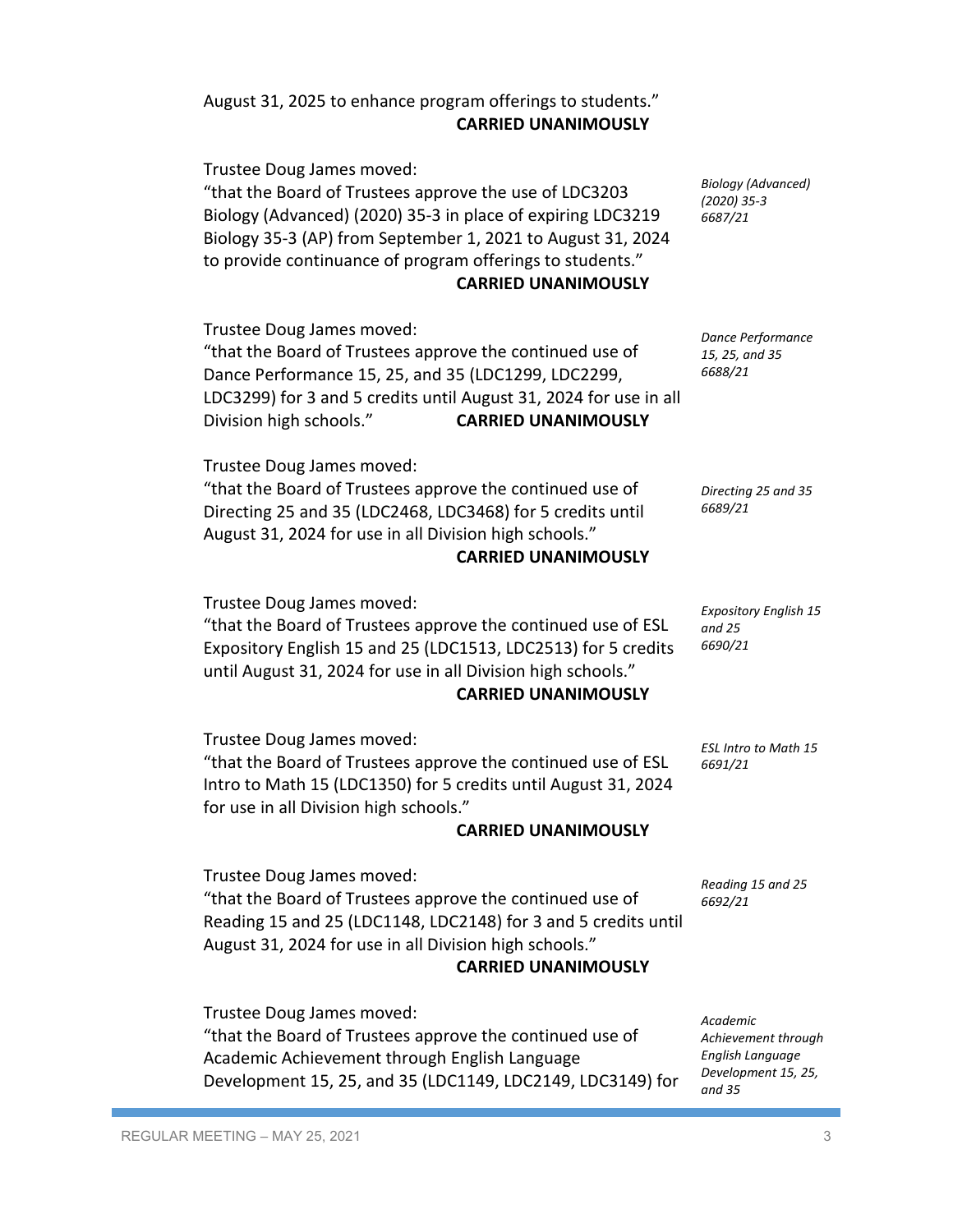## 5.3 Assurance Plan

The Assurance Plan was reviewed by the Board. A dashboard of ongoing reporting of measures will be made available.

Trustee Doug James moved: "that the Board of Trustees approve the continued use of Vocal Jazz 15, 25, and 35 (LDC1433, LDC2433, LDC3433) for 5 credits until August 31, 2025 for use in all Division high schools."

*Vocal Jazz 15, 25, and 35*

**CARRIED UNANIMOUSLY**

**CARRIED UNANIMOUSLY**

"that the Board of Trustees approve the continued use of Theory of Knowledge 35 (LDC3152) for 3 credits until August 31, 2025 for use in all Division high schools."

Musical Theatre 15, 25, and 35 (LDC1979, LDC2979, LDC3979) for 5 credits until August 31, 2025 for use in all Division high schools." **CARRIED UNANIMOUSLY**

Trustee Doug James moved: "that the Board of Trustees approve the continued use of

## **CARRIED UNANIMOUSLY**

**CARRIED UNANIMOUSLY**

"that the Board of Trustees approve the continued use of Leadership, Character and Social Responsibility 15, 25, and 35 (LDC1509, LDC2509, LDC3509) for 3 and 5 credits until August 31, 2025 for use in all Division high schools."

# **UNANIMOUSLY**

Trustee Doug James moved:

Trustee Doug James moved:

"that the Board of Trustees approve the continued use of Instrumental Jazz 15, 25, and 35 (LDC1431, LDC2431, LDC3431) for 3 and 5 credits until August 31, 2025 for use in all Division high schools." **CARRIED**

Trustee Doug James moved:

Trustee Doug James moved: "that the Board of Trustees approve the continued use of Forensic Science Studies 35 (LDC3754) for 5 credits until August 31, 2025 for use in all Division high schools."

3 credits until August 31, 2025 for use in all Division high schools." **CARRIED UNANIMOUSLY**

> *Forensic Science Studies 35 6694/21*

*Instrumental Jazz 15, 25, and 35 6695/21*

*Leadership, Character and Social Responsibility 15, 25, and 35 6696/21*

*Musical Theatre 15, 25, and 35 6697/21*

*Theory of Knowledge 35 6698/21*

*6699/21*

*6693/21*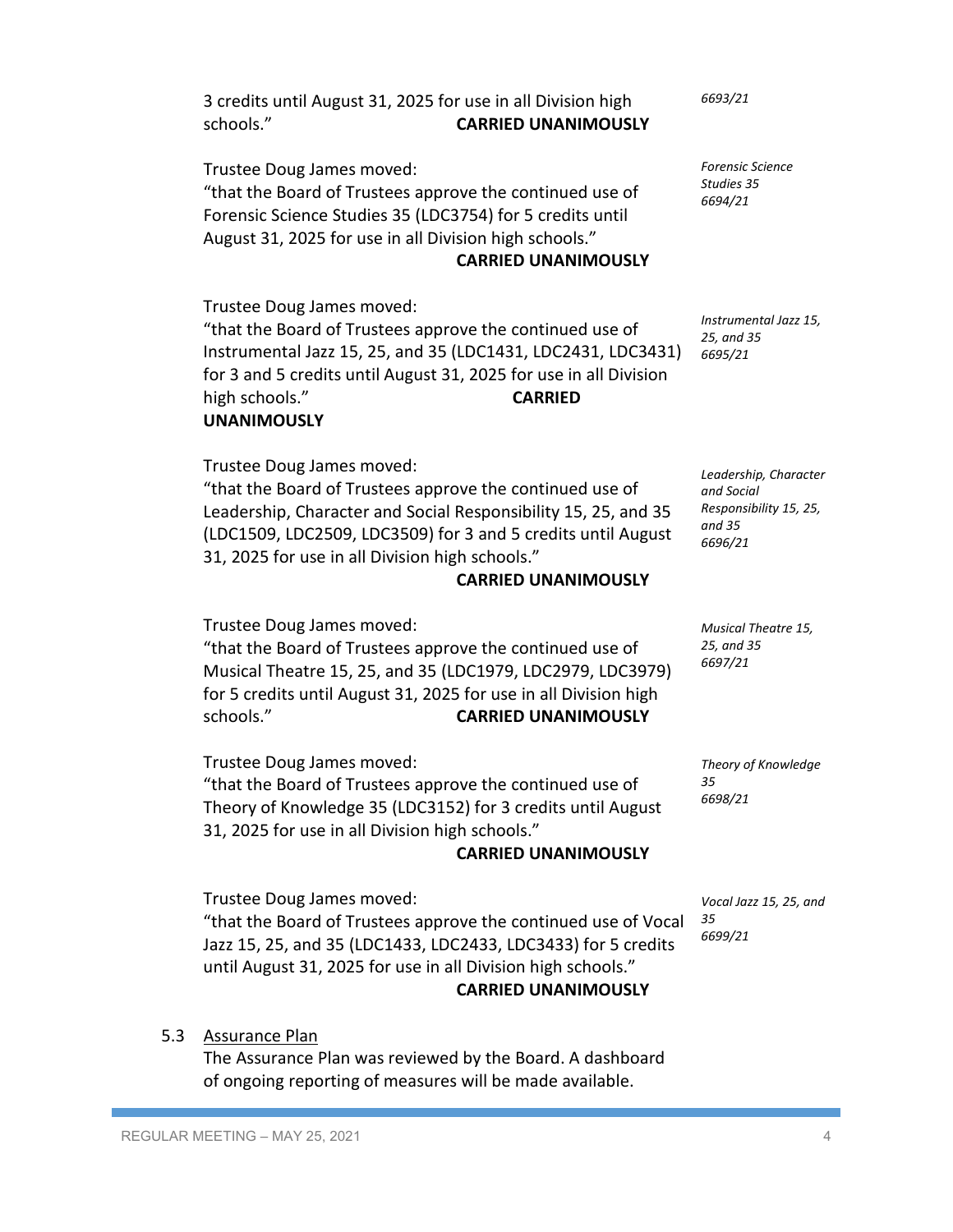|    | <b>Public Forum</b>                                                                                                                                                                                                                                                                                             |                                                                                                                                                                                                                                                                                                    |                                        |  |
|----|-----------------------------------------------------------------------------------------------------------------------------------------------------------------------------------------------------------------------------------------------------------------------------------------------------------------|----------------------------------------------------------------------------------------------------------------------------------------------------------------------------------------------------------------------------------------------------------------------------------------------------|----------------------------------------|--|
|    |                                                                                                                                                                                                                                                                                                                 | Becky Ash spoke to the final assessment letter from the<br>Superintendent and the impact it has on students. The full<br>transcript can be viewed on the Board Meeting Recording<br>available on the Division website.                                                                             | <b>Allison Purcell</b>                 |  |
|    |                                                                                                                                                                                                                                                                                                                 | Allison Purcell spoke to the Off-Campus presentation and<br>shared the success her son, Brayden has experienced. Kudos to<br>Andrew Krul and Carey Rowntree.                                                                                                                                       |                                        |  |
|    | 5.4                                                                                                                                                                                                                                                                                                             | <b>Natural Gas Contract</b>                                                                                                                                                                                                                                                                        |                                        |  |
|    |                                                                                                                                                                                                                                                                                                                 | The current open market floating natural gas supply contract<br>with Access Gas expires in December 2021. The Board<br>reviewed the proposed contract presented.                                                                                                                                   |                                        |  |
|    |                                                                                                                                                                                                                                                                                                                 | Trustee Doug James moved:<br>"that the Board approves the Associate Superintendent,<br>Business and Operations to enter a Natural Gas supply contract<br>for the period of January 2022 to December 2024 with the<br>supplier that provides the best final pricing."<br><b>CARRIED UNANIMOUSLY</b> | <b>Natural Gas Contract</b><br>6701/21 |  |
|    | 5.5                                                                                                                                                                                                                                                                                                             | École Nicholas Sheran School Name Change<br>École Nicholas Sheran School will no longer be a French<br>Immersion School in the 2021-2022 school year, a school name<br>change was requested.                                                                                                       |                                        |  |
|    |                                                                                                                                                                                                                                                                                                                 | Trustee Doug James moved:<br>"that the Board accept the school's name change to Nicholas<br>Sheran Elementary School and notify Alberta Education of the<br>change effective the 2021-2022 school year."<br><b>CARRIED UNANIMOUSLY</b>                                                             | School Name Change<br>6702/21          |  |
| 6. |                                                                                                                                                                                                                                                                                                                 |                                                                                                                                                                                                                                                                                                    | <b>Division Highlights</b>             |  |
|    | Division Highlights<br>Jan Foster attended the Staff Recognition at Mike Mountain Horse<br>via Teams. Congratulations to the staff members.<br>Clark Bosch thanked the three Principals leaving the Division and<br>wished them all the best in the future - Mark Blankenstyn, Bill<br>Bartlett and Kevin Wood. |                                                                                                                                                                                                                                                                                                    |                                        |  |
|    |                                                                                                                                                                                                                                                                                                                 | REGULAR MEETING - MAY 25, 2021                                                                                                                                                                                                                                                                     | 5                                      |  |
|    |                                                                                                                                                                                                                                                                                                                 |                                                                                                                                                                                                                                                                                                    |                                        |  |

"that the Board approve the Assurance Plan, as presented."

**CARRIED UNANIMOUSLY**

Trustee Donna Hunt moved:

*Assurance Plan 6700/21*

*Public Forum Becky Ash*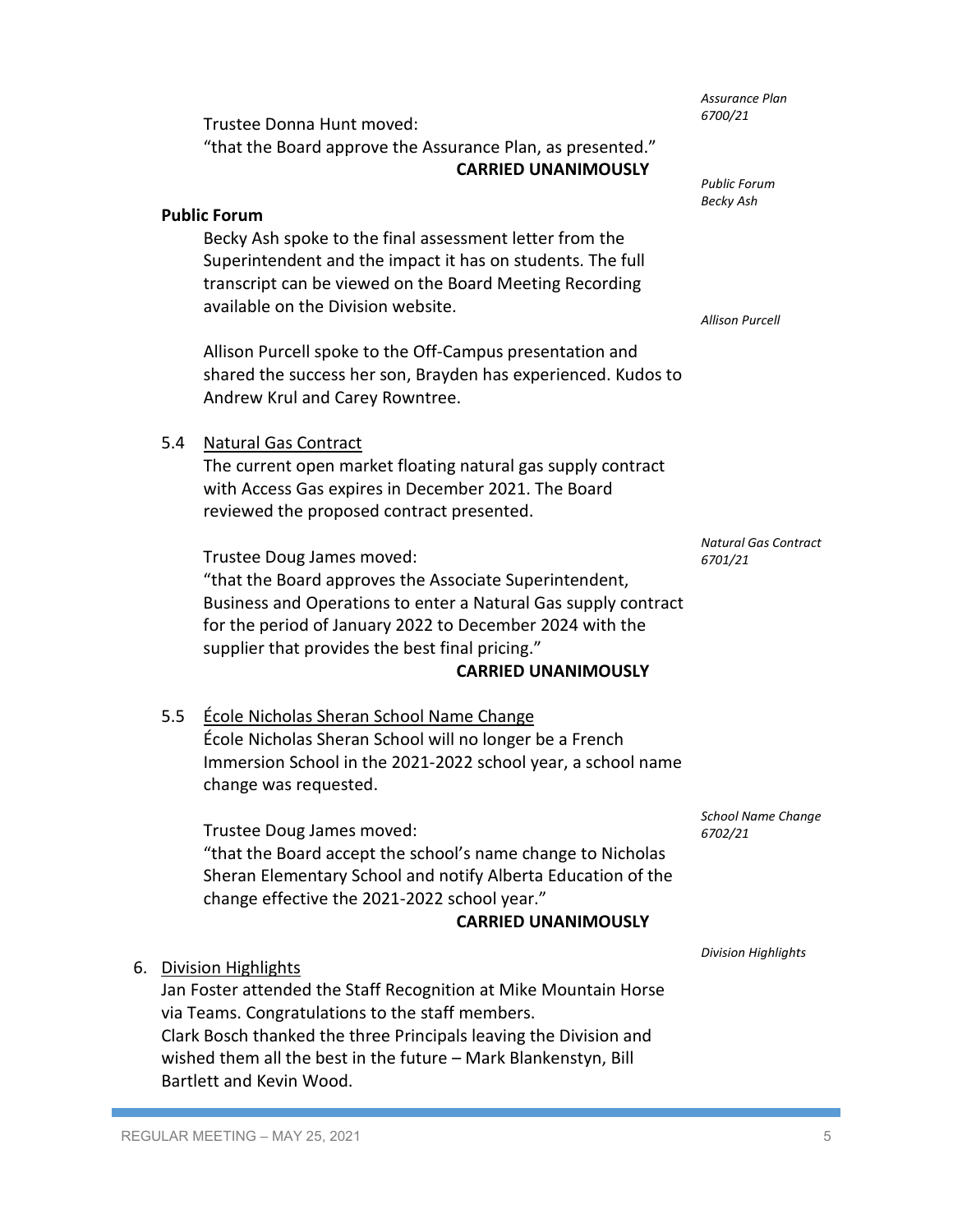REGULAR MEETING – MAY 25, 2021 **6** 

| 7.2 |       | <b>Associate Superintendent Reports</b><br>7.2.1 Business and Operations<br>Associate Superintendent Christine Lee provided a<br>written Business and Operations report in addition to<br>the Student Transportation Task Force report.<br>Alberta Education approved one modular classroom and<br>one washroom allocated to Coalbanks. We also received<br>funding to install the three modular units that we<br>rescued. | Superintendent<br>Reports<br><b>Business</b> and<br><b>Operations</b> |
|-----|-------|----------------------------------------------------------------------------------------------------------------------------------------------------------------------------------------------------------------------------------------------------------------------------------------------------------------------------------------------------------------------------------------------------------------------------|-----------------------------------------------------------------------|
|     |       |                                                                                                                                                                                                                                                                                                                                                                                                                            | <b>Human Resources</b>                                                |
|     |       | 7.2.2 Human Resources<br>Associate Superintendent Mike Nightingale provided a<br>written Human Resources report.                                                                                                                                                                                                                                                                                                           | <b>Instructional Services</b>                                         |
|     |       | 7.2.3 Instructional Services<br>Associate Superintendent Morag Asquith provided a<br>written Instructional Services report.                                                                                                                                                                                                                                                                                                |                                                                       |
|     |       | 7.3 Superintendent Reports                                                                                                                                                                                                                                                                                                                                                                                                 | Superintendent Repo<br><b>Board Priorities</b>                        |
|     | 7.3.1 | <b>Board Priorities Report</b>                                                                                                                                                                                                                                                                                                                                                                                             |                                                                       |
|     |       | Board Priorities were included in the agenda.                                                                                                                                                                                                                                                                                                                                                                              |                                                                       |
|     |       |                                                                                                                                                                                                                                                                                                                                                                                                                            | Acknowledgements c<br>Excellence                                      |
|     | 7.3.2 | <b>Acknowledgements of Excellence</b><br>Lakeview School, Immanuel Christian Secondary School<br>and Mike Mountain Horse School highlights were<br>included in the agenda.                                                                                                                                                                                                                                                 |                                                                       |
|     |       |                                                                                                                                                                                                                                                                                                                                                                                                                            | Donations and Suppo                                                   |
|     | 7.3.3 | <b>Donations and Support</b><br>The Medicine Shoppe provided scholarships to high<br>school students.<br>The Evangelical Free Church donated 40 Chromebooks                                                                                                                                                                                                                                                                |                                                                       |
|     |       |                                                                                                                                                                                                                                                                                                                                                                                                                            |                                                                       |

Donna Hunt thanked everyone for those involved in the Edwin Parr Award process. Thank you to Mikaela McNab. Christine Light was present when schools received donations of Chromebooks and it was incredible. I.C.E. Scholarship presentations will take place next week.

> Board Chair Christine Light provided an update. Shout out to parents for working along with their students at

7. Information Items

7.1 Board Chair Report

home.

7.1.1 Pandemic Plan Update

```
Information Items
Board Chair Report
```
*Associate* 

*Pandemic Plan Update*

*Superintendent Report*

 $of$ 

*Donations and Support*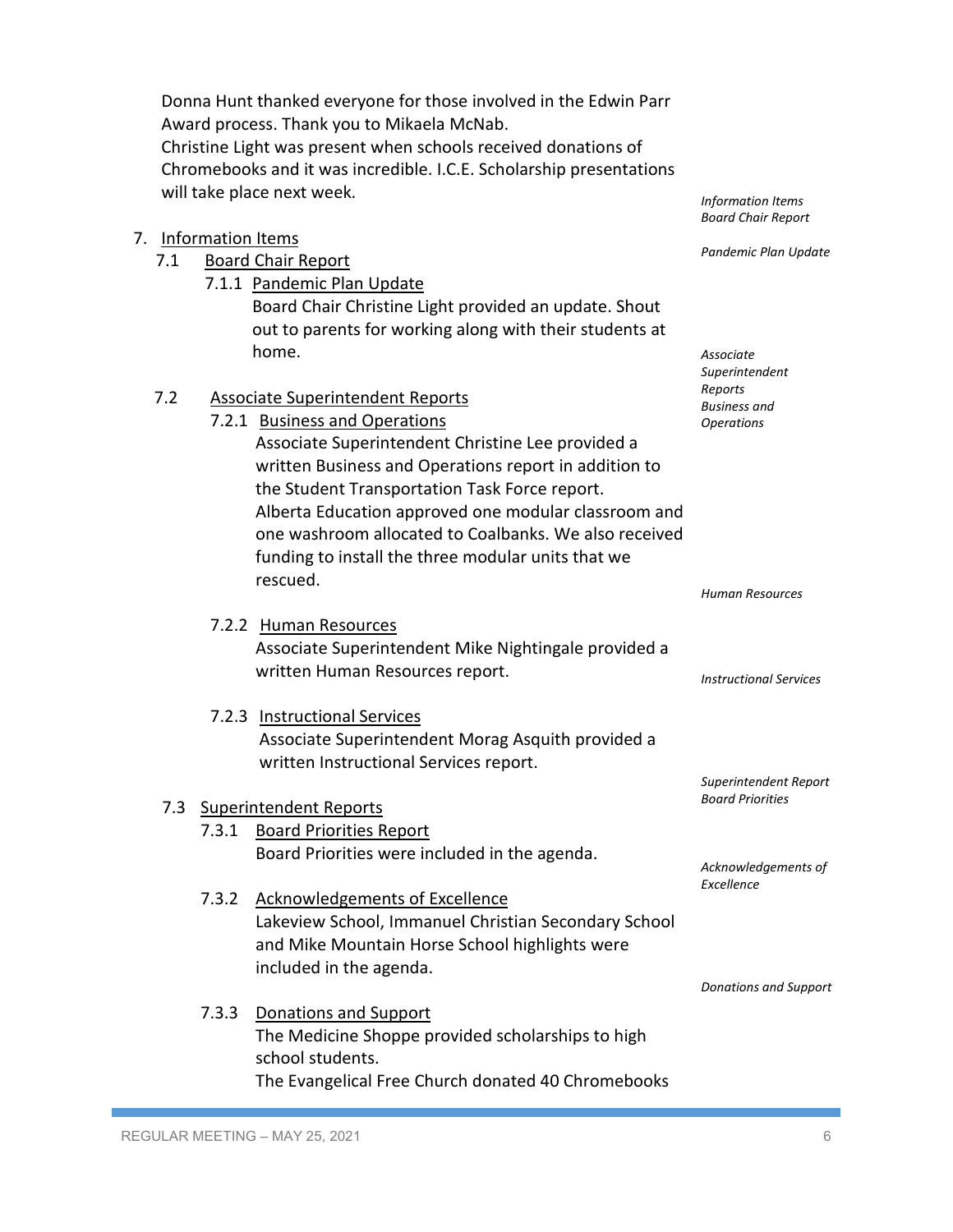for students in need of technology.

|                           | 7.3.4 | School Graduation / Yearend Celebrations<br>Due to Alberta Health Services guidelines for protecting<br>the health and safety of all public members, schools<br>have been innovative in finding ways to celebrate<br>graduating students. | School Graduation /<br><b>Yearend Celebration</b>  |
|---------------------------|-------|-------------------------------------------------------------------------------------------------------------------------------------------------------------------------------------------------------------------------------------------|----------------------------------------------------|
|                           | 7.3.5 | <b>Calendar of Events</b><br>The Calendar of Events was included in the agenda.                                                                                                                                                           | Calendar of Events                                 |
| 8. Reports<br>8.1         |       | Policy Advisory Committee - April 30 and May 5, 2021<br>Trustees Lola Major and Clark Bosch provided a written report<br>from the Policy Advisory Committee meetings held April 30<br>and May 5, 2021.                                    | Reports<br><b>Policy Advisory</b><br>Committee     |
| 8.2                       |       | Poverty Intervention Committee - May 5, 2021<br>Trustee Christine Light provided a written report from the<br>Poverty Intervention Committee meeting held May 5, 2021.                                                                    | Poverty Intervention<br>Committee                  |
| 8.3                       |       | ATA Local Council - May 5, 2021<br>Trustee Christine Light provided a written report from the ATA<br>Local Council meeting held May 5, 2021.                                                                                              | <b>ATA Local Council</b>                           |
| <b>Extend the meeting</b> |       | Trustee Jan Foster moved:<br>"to extend the meeting beyond 6:00 p.m." CARRIED UNANIMOUSLY                                                                                                                                                 | <b>Extend the meeting</b><br>6703/21               |
| 8.4                       |       | <b>Division School Council</b><br>Trustee Christine Light provided an oral report from the<br>Division School Council meeting held May 3, 2021.                                                                                           | <b>Division School Council</b>                     |
| 8.5                       |       | Board Budget Committee - May 6, 2021<br>Trustee Clark Bosch provided a written report from the Board<br>Budget Committee meeting held May 6, 2021.                                                                                        | <b>Board Budget</b><br>Committee                   |
| 8.6                       |       | A.S.B.A. General Meeting - May 19, 2021<br>Trustee Donna Hunt provided a written report from the<br>A.S.B.A. General Meeting held May 19, 2021.                                                                                           | A.S.B.A. General<br>Meeting                        |
| 9.1                       |       | 9. Correspondence Received<br>Alberta Minister of Education - May 5, 2021                                                                                                                                                                 | Correspondence<br>Alberta Minister of<br>Education |